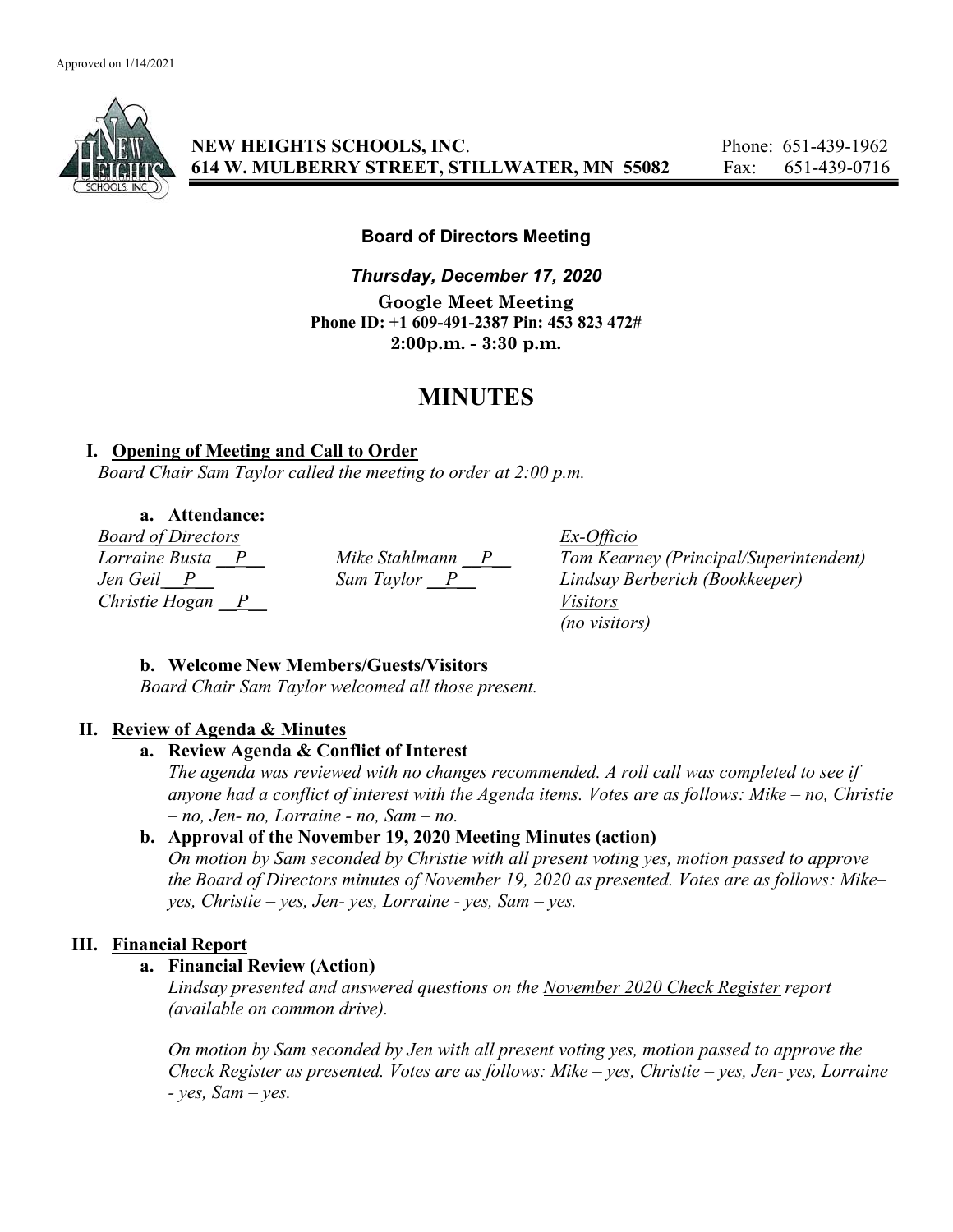### IV. Old Business

- a. Board Goals for 2020-21
	- i. To appropriately increase the school's level of social media engagement for the purpose of increasing exposure of the school to gain enrollment and community support by June 2021. Sam led a discussion on this goal including the playground. We are also tracking the "likes" on social media and will report next month. Sam suggested adding this information on the shared document. Tom
	- ii. Closely monitor and assess the schools progress towards meeting the authorizer contract goals and determine appropriate responses and corrective action.

Sam led a discussion on this goal. These will be added to the shared drive as well. Tom is meeting with the MN Guild every two weeks. They are OK with the possibility of not reporting due to Covid-19.

iii. Develop an outline for Five-year strategic plan by December 31,2020 and finalize plan by May 31,2021 with intent to implement in 2021-2022 school year.

Sam led a discussion on this goal. There are no updates to this goal.

iv. Determine the viability of different models of pre-K programming for the school and select a plan by June 1, 2021.

Sam led a discussion on this goal. A decision will be made soon. Head Start is still interested and will contact Tom in the next month or two.

### V. New Business

### a. Staffing (Tom)

Tom discussed hiring a Special Ed Due Process Secretary. He offered and received an acceptance for this new position from Anne Humphrey.

On motion by Sam seconded by Jen with all present voting yes, motion passed to approve the hire of Anne Humphrey on the recommendation of our principal Tom Kearney. Votes are as follows: Mike – yes, Christie – yes, Jen- yes, Lorraine - yes, Sam – yes.

### b. Learning Model (Tom)

Tom discussed how we are going to respond with the governor's new plan to bring back the elementary students. We are going to start with K-2. Our requirement is to start three grades at a time. After a few weeks we can add grades 3-5. We will need to coordinate with the district for busing. This also will be in concert with having a vaccine. Under the governor's new guidance, elementary schools will have to comply with new health and safety measures, including:

- Staff must wear both masks and face shields.
- Students must stay in their primary classrooms for meals and non-core classes like art and music.
- Students must keep their masks on during indoor recess and gym classes

• Schools must make optional coronavirus tests available to staff one day every two weeks. The team will meet to make a recommendation on the roll-out. We will do this as best as we can. Our school is still subject to total Covid-19 numbers. Even if teachers receive a vaccine they are still required to use masks and face shields. Lindsay felt we will be able to provide meals with this small numbers without a substantial financial hit. She is working on getting approval to get free lunches for all elementary students.

### VI. Policy Review (action)

- a. Policy Revisions for Approval
	- i. #612.1- Development of Parent and Family Engagement Policies for Title I Programs (Christie)

Christie led a discussion reviewing this document and recommended changes.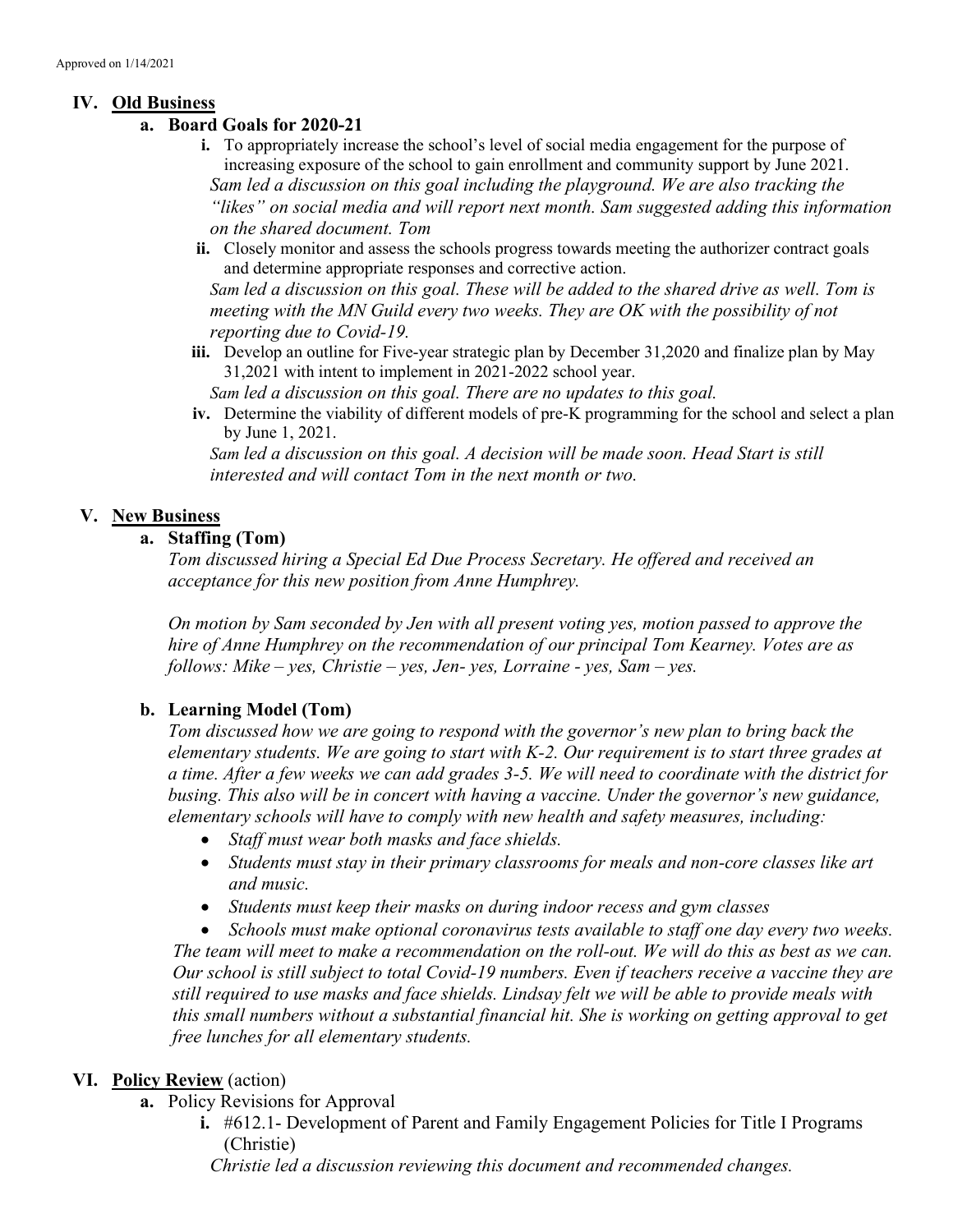On motion by Christie seconded by Jen with all present voting yes, motion passed to adopt the Policy #612.1- Development of Parent and Family Engagement Policies for Title I Programs Policy as presented. Votes are as follows: Mike – yes, Christie – yes, Jen- yes, Lorraine -  $ves$ , Sam –  $ves$ .

ii. #806- Crisis Management Policy (Lorraine) Lorraine led a discussion reviewing this document and recommended changes.

On motion by Lorraine seconded by Sam with all present voting yes, motion passed to adopt the Policy #806- Crisis Management Policy as presented. Votes are as follows: Mike  $-$  yes, Christie – yes, Jen- yes, Lorraine - yes, Sam – yes.

iii. #401- Equal Employment Opportunity (Lorraine) Lorraine led a discussion reviewing this document and recommended changes.

On motion by Lorraine seconded by Jen with all present voting yes, motion passed to adopt the Policy #401- Equal Employment Opportunity Policy as presented. Votes are as follows: Mike – yes, Christie – yes, Jen- yes, Lorraine - yes, Sam – yes.

- b. Policies for December
	- i. #402- Disability Nondiscrimination Lorraine led a discussion on this policy. Christie agreed to review this policy.
	- ii. #522- Title IX Sex Nondiscrimination Policy, Grievance Procedure and Process Lorraine led a discussion on this policy. Lorraine agreed to review this policy.

### VII. Administrator's Report

Tom Kearney gave a report on the state of the school including the following:

- Student Statistics: We currently have 113 students enrolled with a budget of 106 and an ADM of around 106. Our attendance is currently at 94.11%. We have added 8 students and 2 drops. If we assume for every student over our projected ADM of 106 we would receive approximately \$10K. Tom is expecting to have our students back in school next fall mask free. There are going to be a lot of office buildings empty as parents will be continuing to be working at home. There may be a lot more students requesting on-line learning. Tom is looking into getting approval to be a state approved on-line school. He is hearing it currently takes around four weeks for approval. Prior to the Covid-19 it would take many months.
- Covid-19 Updates: We are anticipating the worst spike of occurrence during the two weeks after Christmas. We really are not sure if the secondary will ever be back in school this school year.
- MN Guild: Tom reminded us we need to be frequently addressing the progress of meeting our progress goals. Tom is suggesting the Board should be asking each teacher to present how they are addressing these goals. He thinks we should have a teacher presentation at least by the February meeting. They should address how they are evaluating student growth without standardized tests. Tom will be meeting with the team to be sure this is being met. Sam will have the MN Guild goals placed on the shared drive.